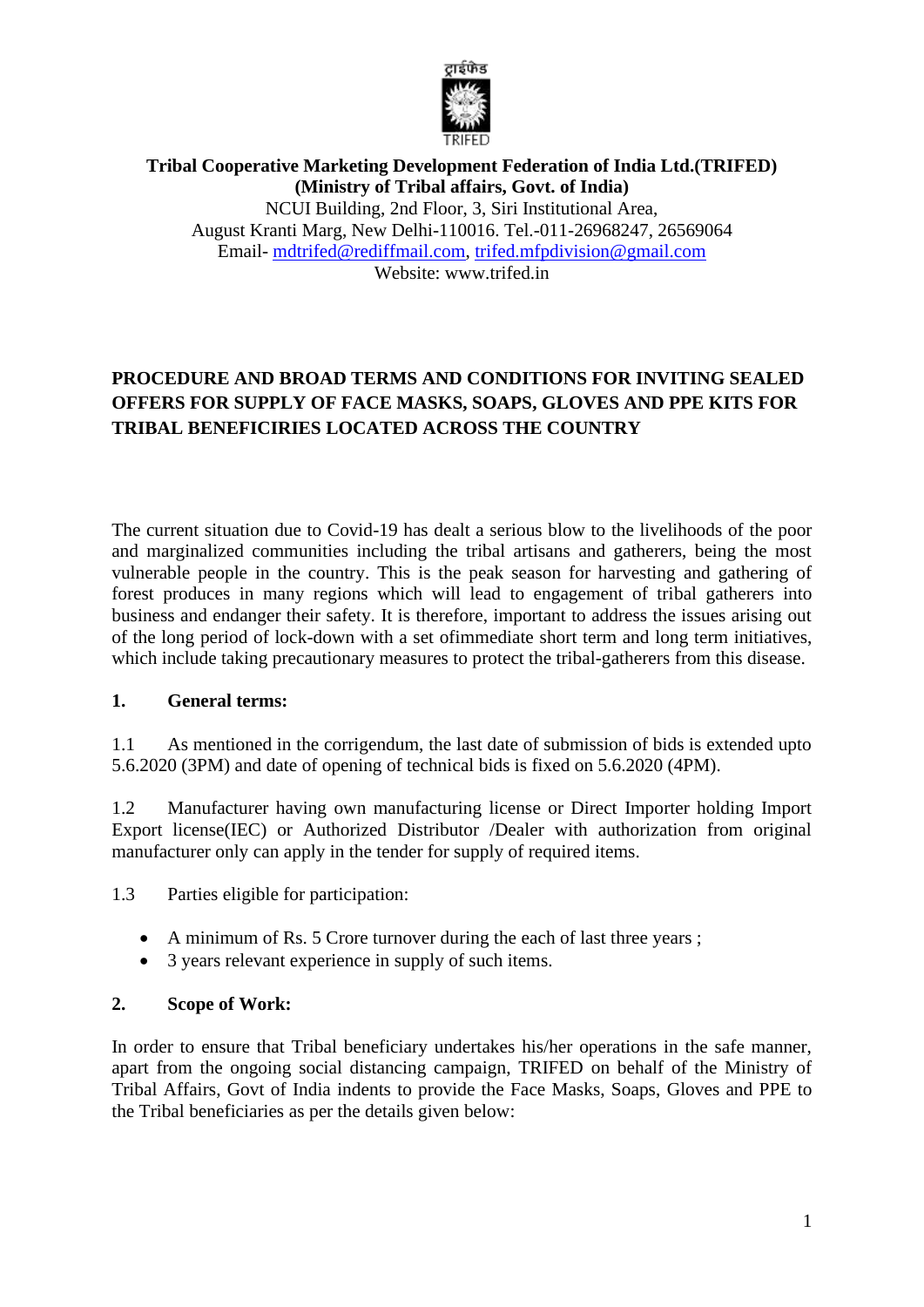## **2.1 Quantity Requirement:**

| Sl <sub>No</sub> | Item name         | Total        | requirement |
|------------------|-------------------|--------------|-------------|
|                  |                   | (Pieces/Nos) |             |
|                  | <b>Face Masks</b> | 10 Lakhs     |             |
|                  | (Non-Medical)     |              |             |
|                  | Soaps             | 10 Lakhs     |             |
| $\mathbf{z}$     | Gloves            | 10Lakhs      |             |
|                  | <b>PPE Kits</b>   | 20,000       |             |



The quantity requirement for different items are given below:

## **2.2 Quality and material Specification:**

2.2.1 Washable Cotton Masks:

• Coverage is important therefore **the mask should reach above the bridge ofthe nose and the chin**.

• It should be snug comfortably against the side of the face so **an elastic ear loop should be attached**.

• The mask should **be easily sterilized or washed by hand and soap without any kind of damage**.

• It should allow **breathing without restriction**.

• The mask should have **minimum of2 layerand an internal pocket for adding additional layers** of disposable filtration material**.**



• **The maskmust be made of pure cotton cloth with a thread count of at least 180**.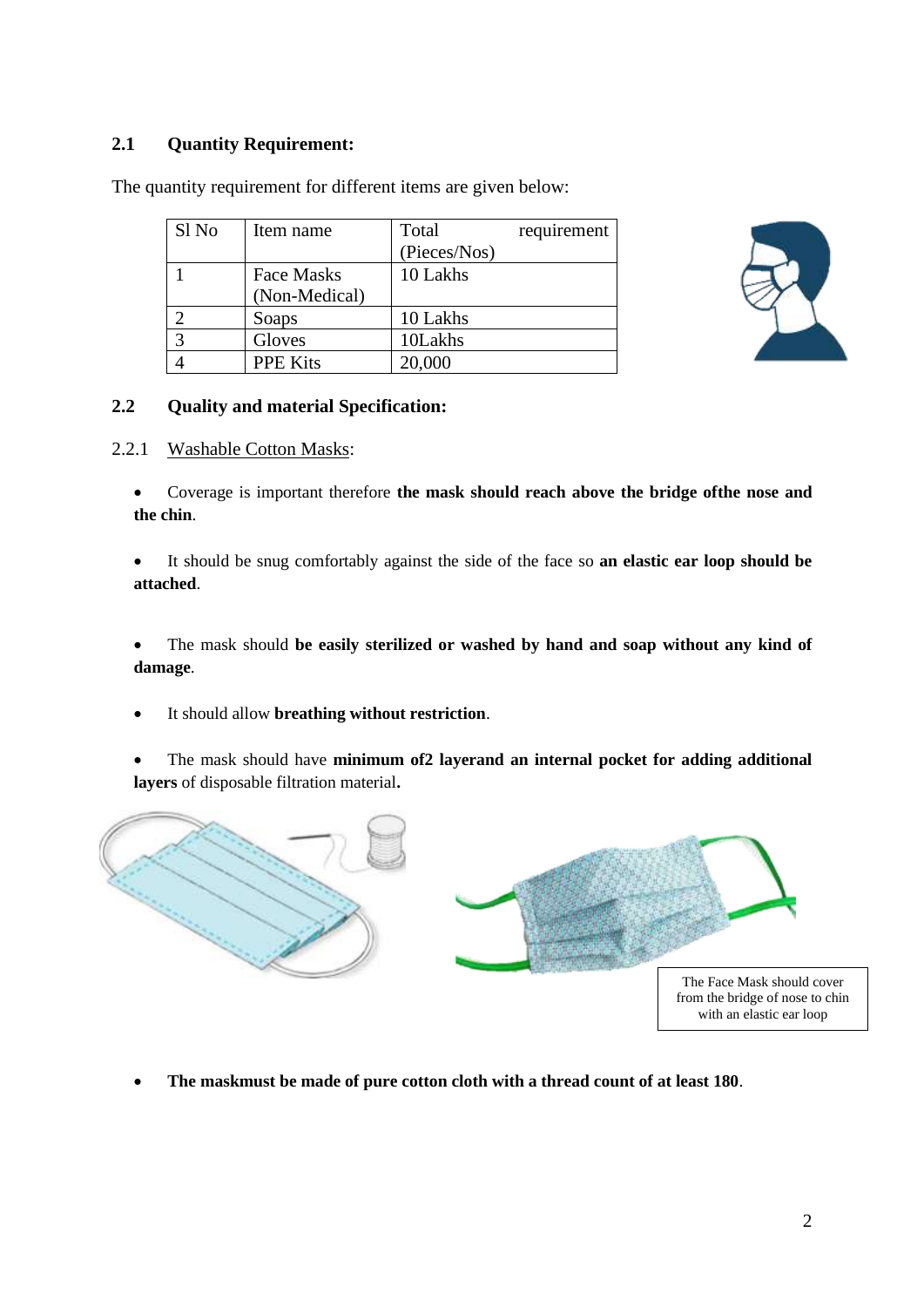| <b>Material</b>                  | <b>Color</b>           | <b>Specification</b>                                                                                                                                               | <b>Packing</b>                                |
|----------------------------------|------------------------|--------------------------------------------------------------------------------------------------------------------------------------------------------------------|-----------------------------------------------|
| <b>Washable Cotton</b><br>Fabric | Blue<br>White<br>Green | Width 175 mm<br>Length 95 mm<br>minimum 2 layers with an<br>internal pocket for adding<br>extra layer<br>Ear loops<br>Uniform width band on<br>lO<br>all four side | 100 Nos. in a Box $/$<br>10 Boxes in a Carton |

The shape of the mask should be more or less like shown in the figuresabovecovering both nose and mouth.

#### 2.2.2 Soaps:

General Description:

Soap, toilet, bar, wrapped, minimum 100 g

#### Technical Specifications:

Hand soap for personal hygiene,Suitable for both baby and adult,Non-perfumed, for normal skin,Not less than 100 g (100-110g),Long durability.Individually wrapped bar.The soap bar shall not be marked with any brand name or manufacturer's logo. (Information is to be placed on the wrapping)

Composition: TFM (total fatty matter) content: Minimum 70 %. Glycerin approx. 1 % Others: approx. 29% pH Value (conc. 1% at 40ºC) : 9-11. Does not contain fat from pig

## Packaging and labeling:

One (1) bar of toilet soap, individually wrapped. Fifty (50) bars of toilet soap in a pack (carton box or sturdy plastic film envelope).

## 2.2.3 Gloves:

- Nitrile gloves
- Non-sterile
- Powder-free
- Outer gloves preferably reach mid-forearm (minimum 280mm totallength)
- Different sizes  $(6.5 \& 7)$

## 2.2.4 Personal Protective Equipment (PPE):

Personal Protective Equipment (PPEs) are protective gears designed to safeguard the health of workers by minimizing the exposure to a biological agent.Components of PPE are goggles,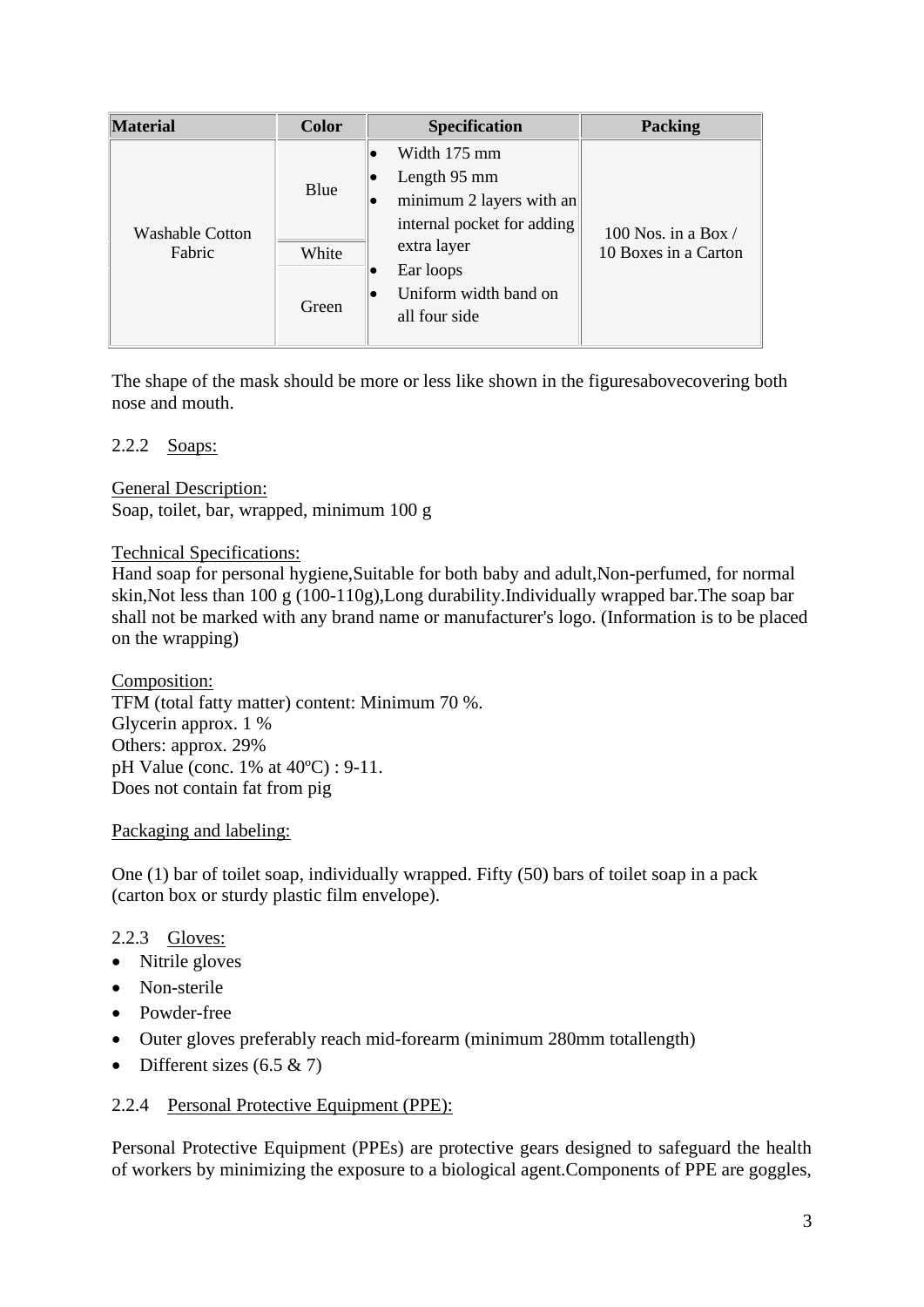face-shield, mask, gloves, coverall/gowns (with or without aprons), head cover and shoe cover.

## Face shield

- Made of clear plastic and provides good visibility to both the wearer and the patient
- Adjustable band to attach firmly around the head and fitsnuggly against the forehead
- Fog resistant (preferable)
- Completely covers the sides and length of the face
- May be re-usable (made of material which can be cleaned and disinfected) or disposable
- Ouality compliant with the below standards, or equivalent: a. EU standard directive 86/686/EEC, EN 166/2002
	- b. ANSI/SEA Z87.1-2010

## Goggles

- With transparent glasses, zero power, well fitting, covered from all sides withelastic band/or adjustable holder.
- Good seal with the skin of the face
- Flexible frame to easily fit all face contours without too much pressure
- Covers the eyes and the surrounding areas and accommodates for prescription glasses
- Fog and scratch resistant
- Adjustable band to secure firmly so as not to become loose during clinical activity
- Indirect venting to reduce fogging
- May be re-usable (provided appropriate arrangements for decontamination are inplace) or disposable

## Mask

Three layeredmasks of non-wovenmaterial with nose piece, havingfilter efficiency of 99% for 3micron particle size. a. ISI specifications or equivalent

## Gloves

- Nitrile gloves
- Non-sterile
- Powder-free
- Outer gloves preferably reach mid-forearm (minimum 280mm totallength)
- Different sizes  $(6.5 \& 7)$

Quality compliant with the below standards, or equivalent:

a. EU standard directive 93/42/EECClassI,EN455

b. EU standard directive 89/686/EEC Category Ill, EN 374

- c. ANSI/SEA 105-2011
- d. ASTM D6319-10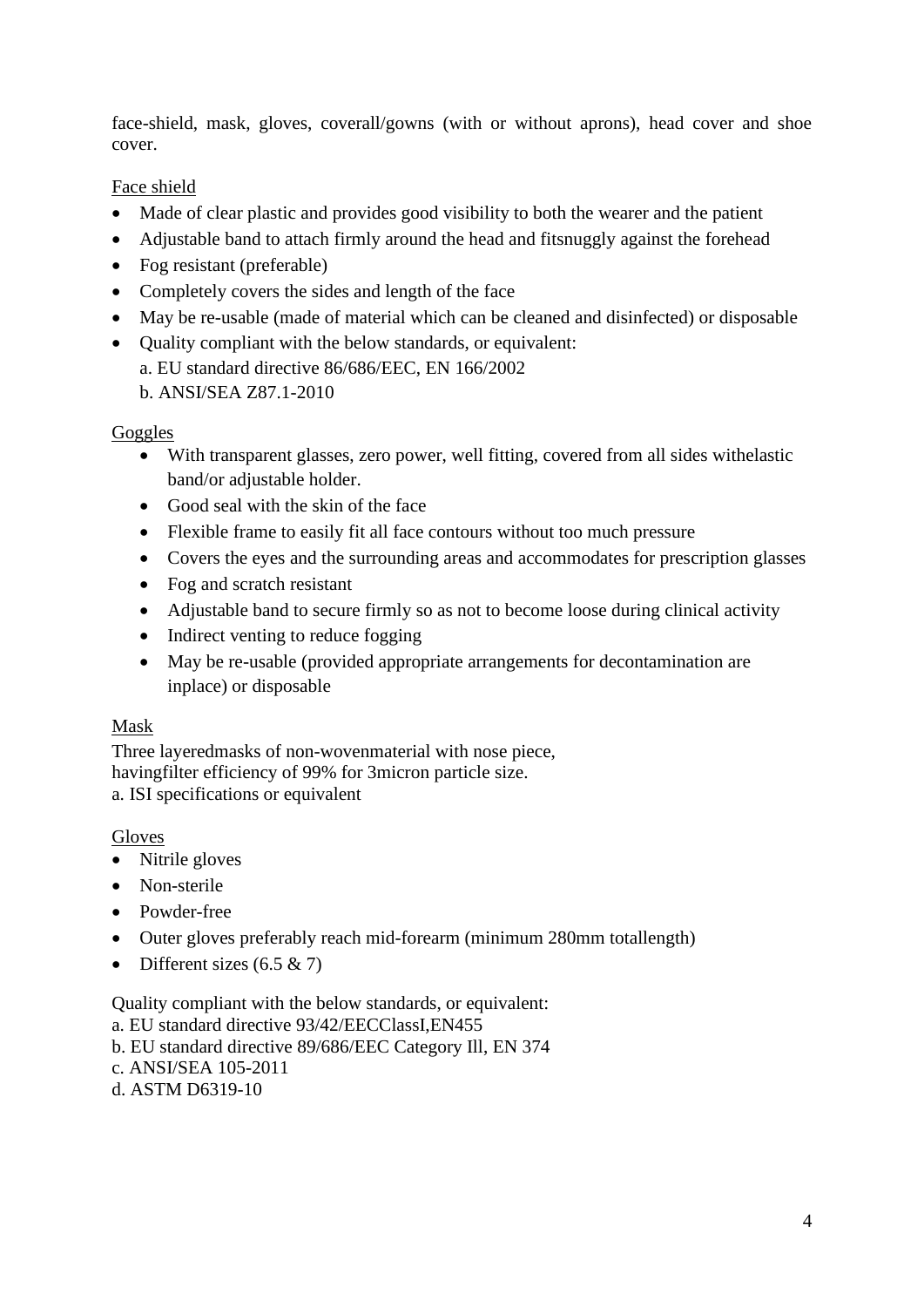## CoverallGowns

Biological fluids are capable of transmitting diseases and protective clothing materials provide protection against microorganisms in blood and body fluids. The coverall gown should provide 360 degree protection covering back, lower legs, head and feet as well. The fabric or seams and barrier layer on the fabric of the coverall gown should be durable enough to withstand typical stresses applied during wear or use. The garment should be fluid resistant and durable (abrasion resistance, tensile strength, seam strength), comfortable (breathability, air permeability), flammability, electrostatic properties. The sleeves of the gown should be long and also should have hood to cover the head.The seam sealing process should be of international standard so as to ensure that there is no leakage or penetration of virus or bacteria.

Quality compliant with the below standards, or equivalent: a. EU standard directive 93/42/EECClassI,EN455 b. EU standard directive 89/686/EEC Category Ill, EN 374 c. ANSI/SEA 105-2011 d. ASTM D6319-10

## Shoe covers

Shoe covers should be made up of impermeable fabric to be used over shoes to facilitate personal protection and decontamination.

## Head covers

The head cover should be big enough to fit hair and hair extensions

**2.3 Delivery of the items and Timelines**: The selected party has to supply or deliver the above stocks to the our 15 TRIFED Regional Offices (Annexure-I) located across the country within a period of 60 days of acceptance of this order. TRIFED will separately give a delivery schedule region-wise, which the selected party/(ies) will deliver in 2 slots of equal quantities (i.e., first slot within first 30 days and  $2<sup>nd</sup>$  slot within next30 days). However, the party/(ies) will be at liberty to deliver the entire quantity at a timein the first slot.

**3. Submission of bids:** The bidders will submit bids in two cover system, which means a procedure in which the tenderers are required to simultaneously submit two separate sealed covers/envelopes (both in one sealed big cover/envelope), as per details given below:

(a) The first envelope super scribed 'Technical bid' will contain:

- Duly filled in and signed "General information" document.
- Duly signed copy of broad terms and conditions, in Technical Specifications given at point no.1.2 above, as token of acceptance.
- A certificateto the effect that the firm is neither blacklisted by any Govt. Department nor any criminal case is registered against the firm or its owner or partners anywhere in India.
- All related documents as asked in the General information and in support of prescribed technical specification.
- The tenderer is also required to submit **one sample** of each item.
- EMD in favor of TRIFED in the form of DemandDraft payable at Delhi.

(b) The second envelope shall contain Financial bid super-scribed 'Financial bid'.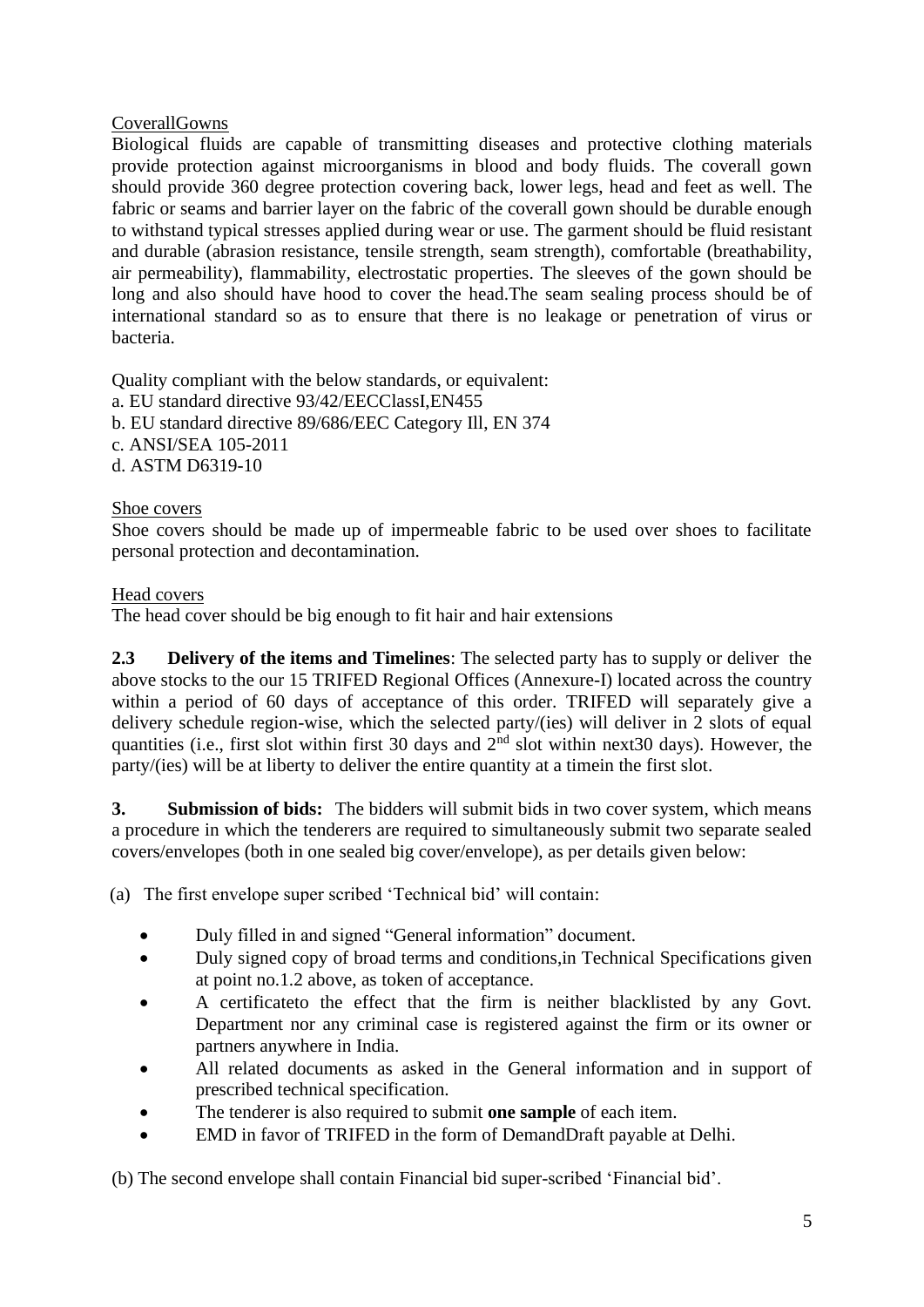Both the above bids complete in all respects shall be addressed  $\&$  submitted to DGM(MFP), TRIFED, Head Office, NCUI Building, 2<sup>nd</sup> Floor, 3, Siri Institutional Area, August Kranti Marg, New Delhi-110016.

#### **4. Mode of selection:**

The tender and evaluation committee of TRIFED will open the technical bids of the parties/agencies and conduct evaluation and scrutiny of the applications, based on the documents and sample of items they wish to supply. The committee shall shortlist party/(ies) based on the technical specifications given.

Thereafter, financial bids of the short listed parties will be opened by the tender committee of TRIFED. Based on the lowest quotation, the party shall be selected for supply of items. The selected party shall have to enter into a contract with TRIFED at the time of award of work which shall contain specific terms and conditions governing the contract. The tender committee of TRIFED reserves the right to relax any terms and condition in the Govt. interest.

5**.**The interested parties can apply for supply of one item or two or three or all the four items, depending upon their area of specialization and quote accordingly in the tender documents. This condition has been relaxed keeping in view the quarries received as all the parties cannot supply all the four items (i.e., Masks, Soaps, Gloves and PPE Kits). In case, any party quotes for all the four items, the rate quoted for individual item/(s) shall be considered for comparison with rates given by other parties. However, the party/(ies) have to quote rate for the entire quantity given as per our requirement.

#### 6. **Earnest Money Deposit (EMD):** The party/(ies)shall deposit EMD as per the following:

- i. For Masks: 2.5% of the offered value or Rs.5 Lakh, wherever is more.
- ii. For Soaps: 2.5% of the offered value or Rs.5 Lakh, wherever is more.
- iii. For Gloves: 2.5% of the offered value or Rs.6.25 Lakh, wherever is more.
- iv. For PPE Kits: 2.5% of the offered value or Rs.5 Lakh, wherever is more.

For example: In case, the party quotes for Masks, EMD will be applicable as per Sl No. (i) above. In case, the party quotes for both Masks and Soaps, the EMD will be applicable by addition of (i) and (ii) above.

However, in case, party/(ies) quote for supply all the four items, an EMD of Rs.20 Lakhs shall be applicable.

EMD to be made in favor of TRIFED drawn on any scheduled bank payable at Delhi. The EMD will be forfeited in case of non performance by the party at any stage of the tender process & this particular aspect shall be guided by the provisions mentioned in CPWD Manual 2007.EMD is to be deposited with the technical bids. The technical bids of the parties not submitting the EMD shall not be entertained & straightway rejected.

7. **Security Deposit:** The selected agency will be required to deposit interest free Security Deposit equivalent to 5% of the contract value to TRIFED by way of Demand Draft. The EMD deposited by the party shall be retained by TRIFED and converted into SD on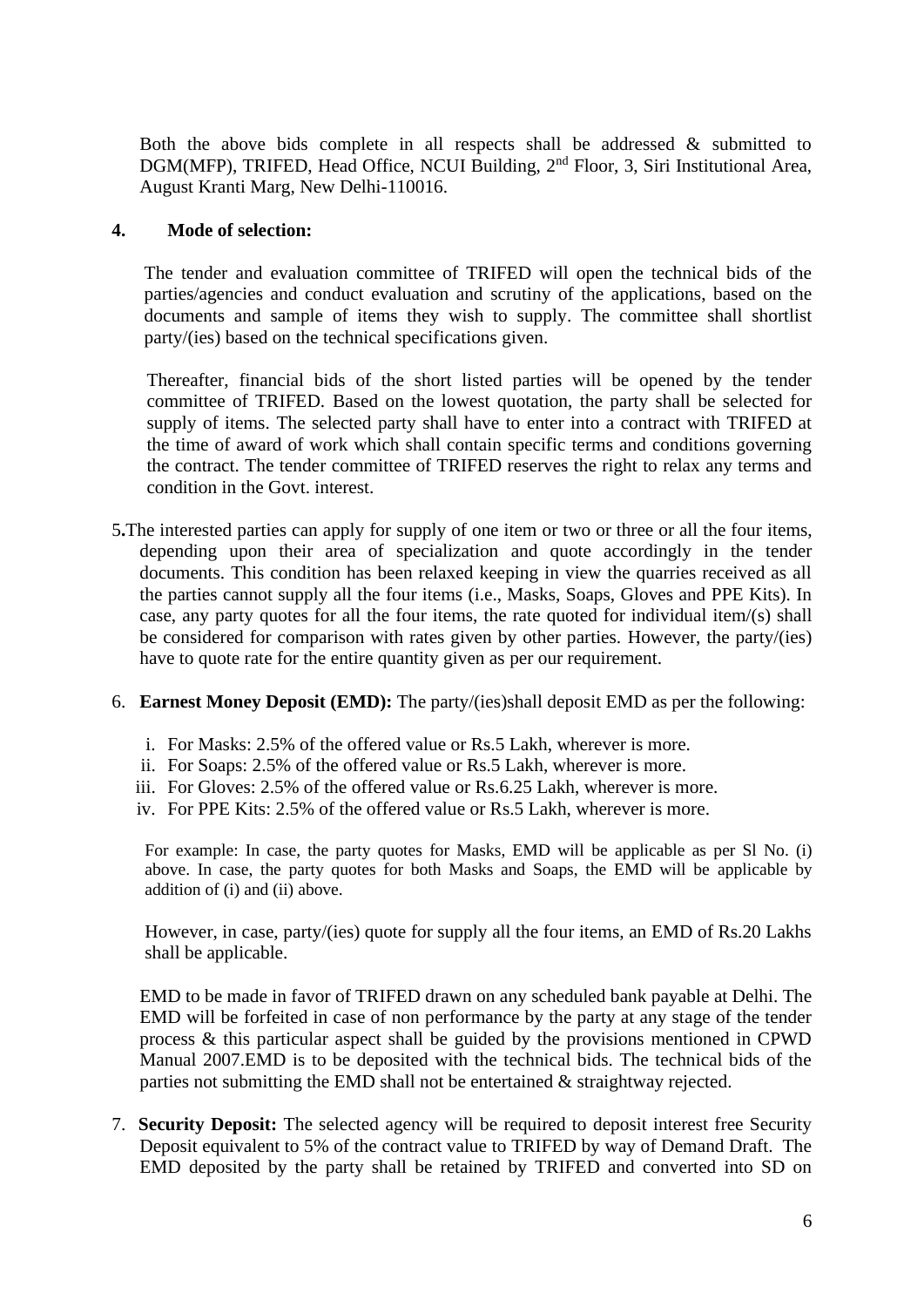acceptance of this offer. The selected party shall deposit the additional amount for making SD equivalent to 5% of the contract value. The total SD amount shall be retained by TRIFED till all obligations under this contract are fulfilled by the party.

- 8. Forfeiture of SD: The SD shall be retained by TRIFED till all obligations under this contract are fulfilled by the party& the same shall be returned only after expiry of contract by TRIFED. However, the entire SD shall be forfeited in case of non performance or non-completion of work as per the terms and condition of this contract.
- 9. The Contract will be for a period of 6 months commencing from the date of award of the contract.
- 10. The receipt of stocks should be as per quality specifications prescribed by TRIFED. In case, the items supplied are found to be sub-standard at the time of delivery or any point of time after the delivery of items at the designated places, the party shall replace the items without any reason or excuse, for which all related cost of replacement of stocks shall be borne by the party.
- 11. In case, it is observed that the party is either not adhering to the delivery schedule or items supplied are sub-standard and the party is also not replacing the same within a period of 30 days of lodge of complaint, TRIFED will have right to cancel the order and forfeit the Security Deposit.
- 12. Termination of contract: In case, TRIFED finds that the party is not fulfilling the terms and condition of this work order or is not delivering stocksto the satisfaction of TRIFED, TRIFED shall be at liberty to terminate this work order and award this work to some other party for supply of stocksat the party's risk and cost. In such case, the party shall be liable for penalty, damages, expenditure etc. that TRIFED may incur for the same work.
- 13. The payment shall be released by TRIFED within 15 days of delivery of stocks and submission of bills by the party, after receipt of acknowledgement from TRIFED Regional Offices for having received the stocks.
- 14. Any party/bidder who has submitted his bid in response to the original tender notice shall have the liberty to modify or resubmit it, as the case may be, or withdraw such bid in case the modification to bidding document materially affect the essential terms of the procurement.
- 15. All disputes or differences, whatsoever arising between the parties within or relating to construction/meaning/operation/effect and/or dispute with regard to this contract or breach of contract thereof shall be referred to the Sole Arbitrator of the nominee of the Managing Director of TRIFED not being employee of TRIFED and the award made in pursuance thereof shall be binding on both the parties. The party agrees and undertake that it shall not challenge the award made in pursuance of the aforesaid arbitration clause on the ground that arbitrator was the nominee of Managing Director of TRIFED as per clause of the contract.
- 16. This contract shall be subject to Delhi jurisdiction and court of competent jurisdiction at Delhi and shall have exclusive jurisdiction in regard to the matter under the Indian Arbitration and Conciliation Act, 1996. The parties agree and confer jurisdiction to Delhi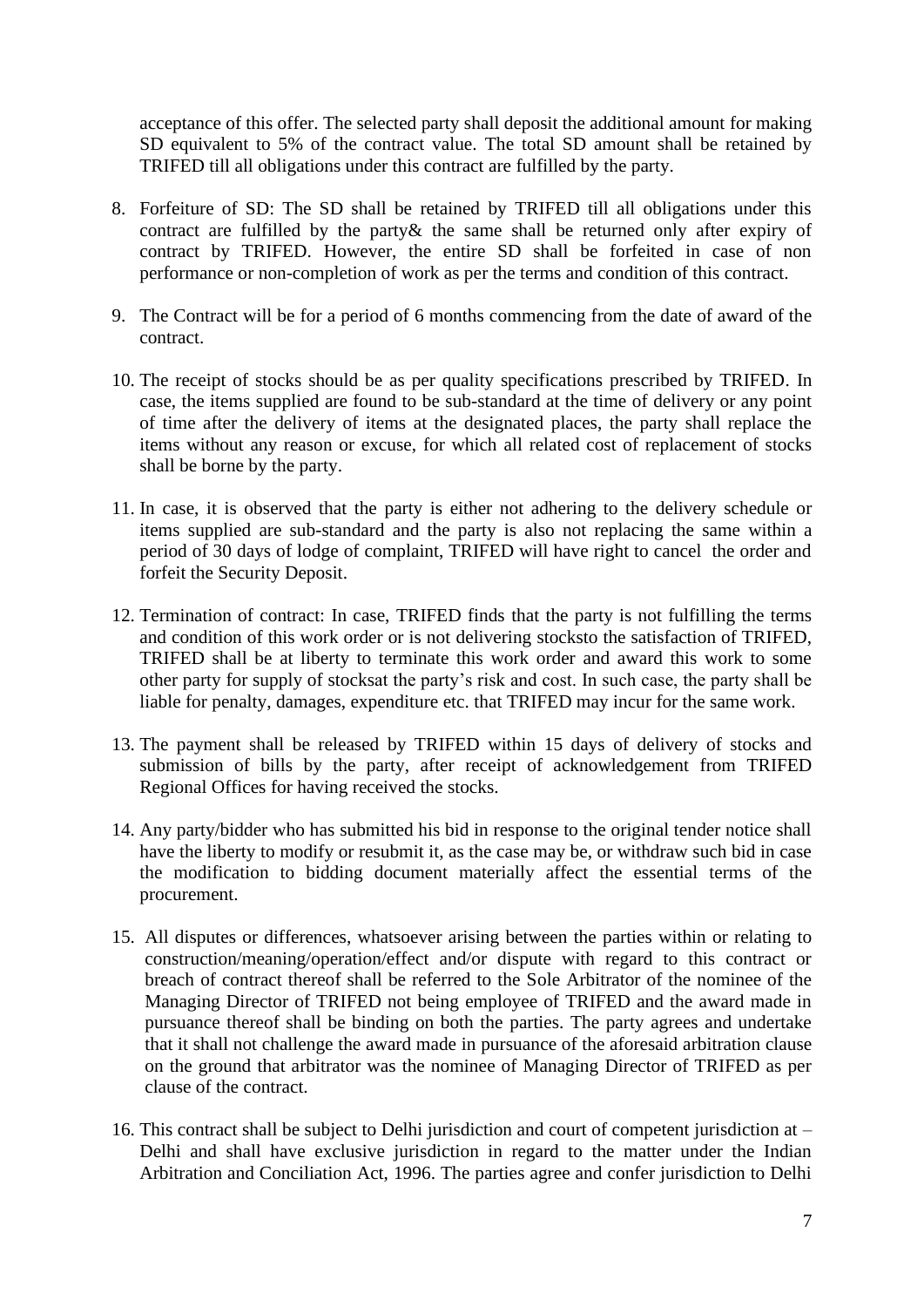Courts in the event of any disputes and that no other court shall have jurisdiction to any matter under this contract.

- 17. Neither party will be liable in respect of failure to fulfill its obligations, if the said failure
- is entirely due to Acts of God, Governmental restriction or instruction, Natural calamities or catastrophe, epidemics or disturbances in the country. The party affected by an event of force majeure will immediately notify the other party of such an event and will also notify the unaffected party on cessation of disability resulting from such Force Majeure Act.

We accept the terms and conditions.

Name of the Firm (with Seal) : Signature of Authorised signatory : Name of the Authorised Signatory : Address: Phone No.: **Email :**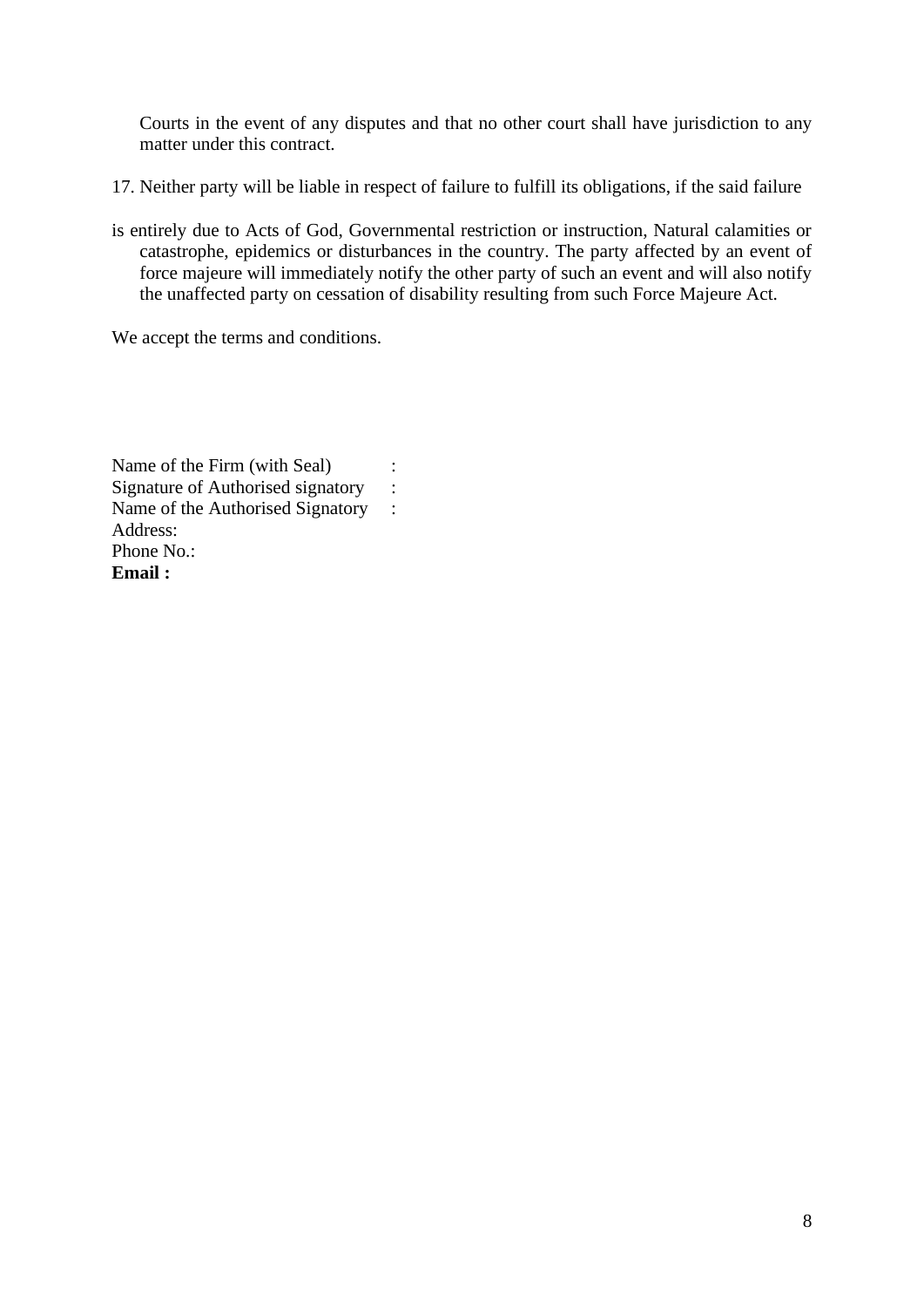## **GENERAL INFORMATION ABOUT THE TENDERER**

| Sl.            | Details                                                               |  |
|----------------|-----------------------------------------------------------------------|--|
| No.            |                                                                       |  |
| 1.             | Turnover for last 3 years (Rs. in Lakhs)                              |  |
|                | Please enclose relevant ITRs / Assessment Orders/ Balance             |  |
|                | Sheet (Audited)                                                       |  |
| A              | 2017-18                                                               |  |
| B              | 2018-19                                                               |  |
| $\mathcal{C}$  | 2019-20                                                               |  |
| 2.             | Documents to be enclosed (enclosed copies of each)                    |  |
| A              | <b>GST Number</b>                                                     |  |
| B              | <b>PAN Number</b>                                                     |  |
| $\overline{C}$ | <b>TIN Number</b>                                                     |  |
| D              | IEC (for Importers)                                                   |  |
| 3.             | Past related work experience for supply of such                       |  |
|                | items(please enclose documentary evidence)                            |  |
| a.             | No of years of experience.                                            |  |
| $\mathbf{b}$ . | No. of Government clients associated during last $\overline{3}$ years |  |
| 4.             | Details of manpower available(please provide details                  |  |
|                | managerial and other staff, including technical persons)              |  |
| a.             | On own rolls                                                          |  |
| $b$            | Others                                                                |  |
| 5.             | Infrastructure available:                                             |  |
| a.             | Offices in Delhi or other States                                      |  |
| $b$ .          | Godown/Warehouses (if any)                                            |  |
| 6.             | Details of Earnest Money Deposit (EMD): Rs Lakhs (DD)                 |  |
|                | No dated drawn on (Name of Bank)                                      |  |
|                | , Branch                                                              |  |
|                | payable to TRIFED.                                                    |  |
|                |                                                                       |  |

Name of the party/Firm (with Seal) :

Signature of Authorised Signatory :

Name of the Authorised Signatory :

Address: Phone No.: Fax No. Date: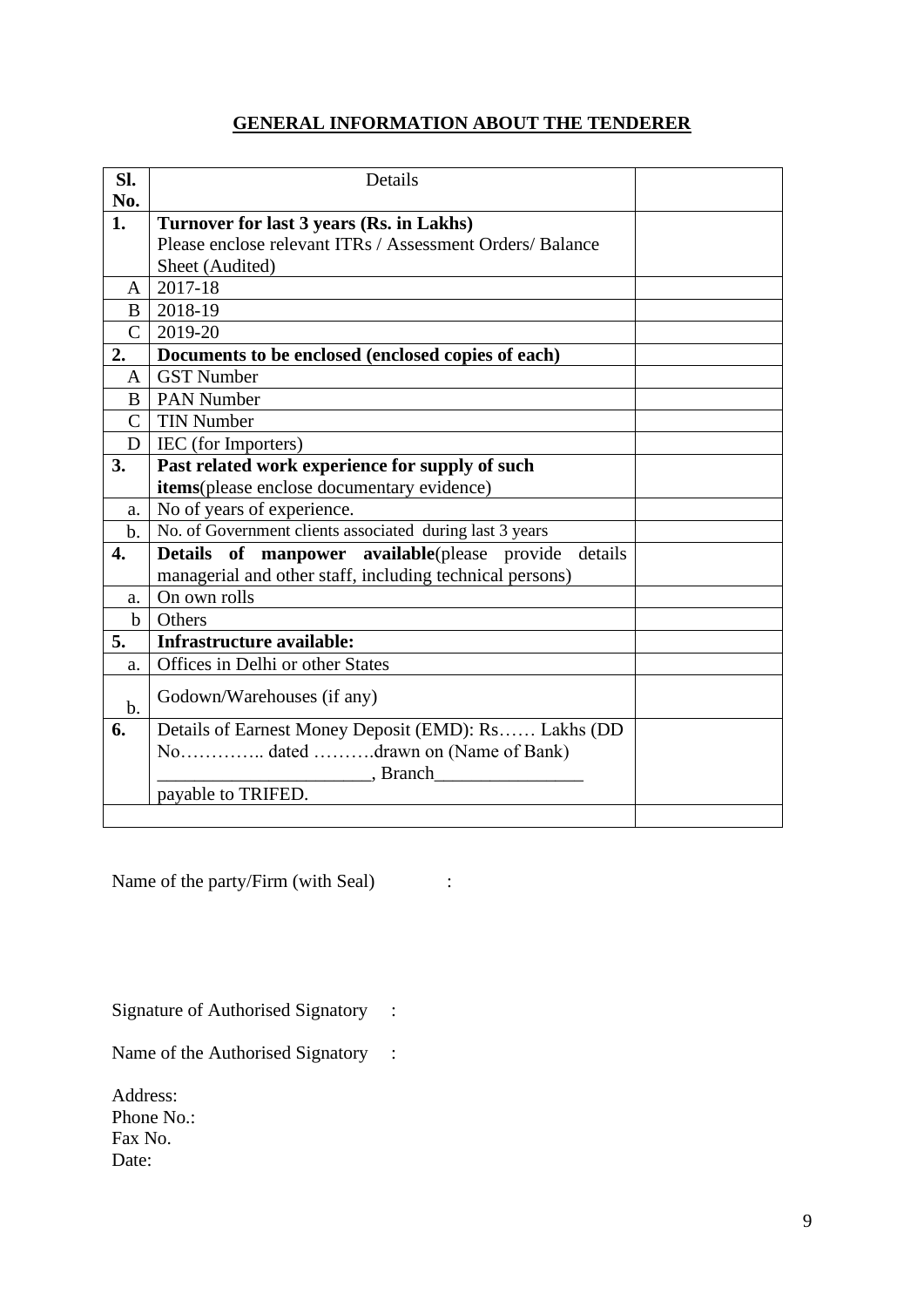## **FINANCIAL BID**

|                  |                   |              | <b>Total Amount Quoted</b> |              |
|------------------|-------------------|--------------|----------------------------|--------------|
| Sl <sub>No</sub> | Item name         | Rate         | Qty<br>Requirement         |              |
|                  |                   | (Rs/pc)      |                            | Amount (Rs.) |
|                  |                   |              | Lakhs<br>10                |              |
|                  | <b>Face Masks</b> |              | pieces                     |              |
| $\overline{2}$   | Soaps             |              | Lakhs<br>10<br>pieces      |              |
| 3                | Gloves            |              | Lakhs<br>10<br>pieces      |              |
| 4                | <b>PPE Kits</b>   | (Rs/Per Kit) | 20,000 pcs                 |              |
|                  | <b>TOTAL</b>      |              |                            |              |

(To be submitted in a sealed cover separately)

(The amount to be quoted should be inclusive of all taxes with delivery at our 15 TRIFED Regional Offices located across the country as per details given in Annexure-I)

PS: The party can quote for either one item or two or three or all the four items as per their area of specialization.

Name of the Firm (with Seal) :

Signature of Authorised signatory :

Name of the Authorised Signatory :

Address:

Phone No.: Email:

Date: